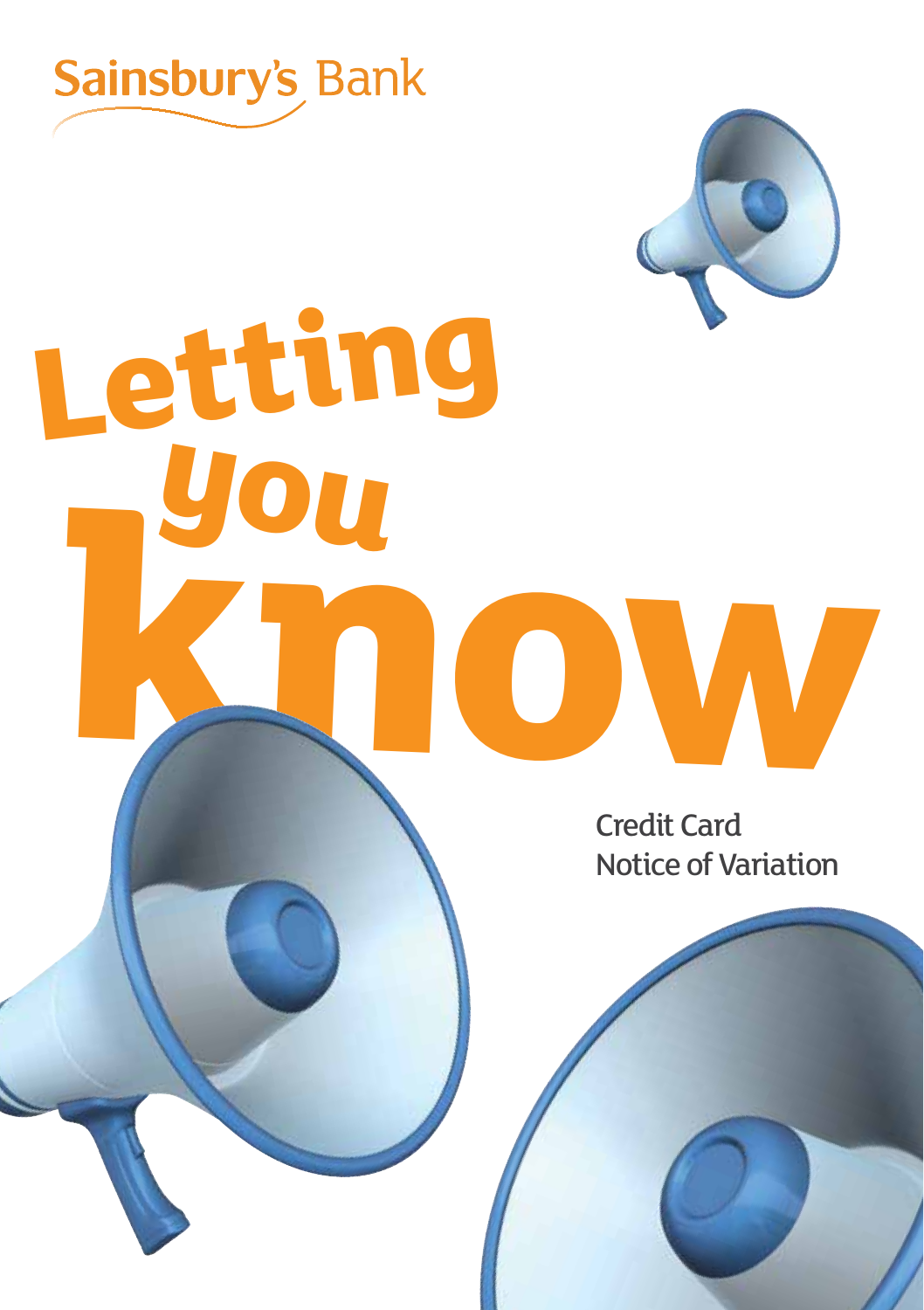### **2**

# **We're making some changes to your terms and conditions**

We're updating your terms and conditions in line with changes to banking regulations. how you contact us and the systems we use.

## **When they're changing**

Your terms and conditions will change automatically within four months from the date on the letter that is included with this booklet. There'll also be some changes to how you make payments, our Privacy Policy and to online banking over the same period.

We'll post an update on sainsburysbank.co.uk/updates when your new terms and conditions come into effect. We'll also put a standard version of the new terms and conditions on this webpage – just bear in mind that this won't include details of your personal rate.

## **What you need to do**

Read on for all the details of what's changing. Once you're finished, keep this booklet and letter in a safe place.

If you're happy with these changes then that's it  $-$  you don't need to do anything else.

Not happy? If you would like to discuss the changes then give us a call. Or you can close your account free of charge if you don't want to accept the changes to your terms and conditions. Just tell us you'd like to close your account and repay the outstanding balance.

If we don't hear from you then we'll assume you're happy with the changes we're making.

## **Want to know more?**

Read our Frequently Asked Questions and stay up to date with the changes we're making by regularly checking **sainsburysbank.co.uk/updates** 

**These changes apply to all of our credit cards.**

# **Contents**

## **1. Changes to your terms and conditions**

These will be updated automatically within the next four months. If this changes then we'll write to you again.

**Pages 4 – 8** 

## **2. Other changes that'll affect you**

This includes changes to how you make payments, changes to online banking and changes to our Privacy Policy. You'll see these changes within the next four months too.

**Pages 9 – 11**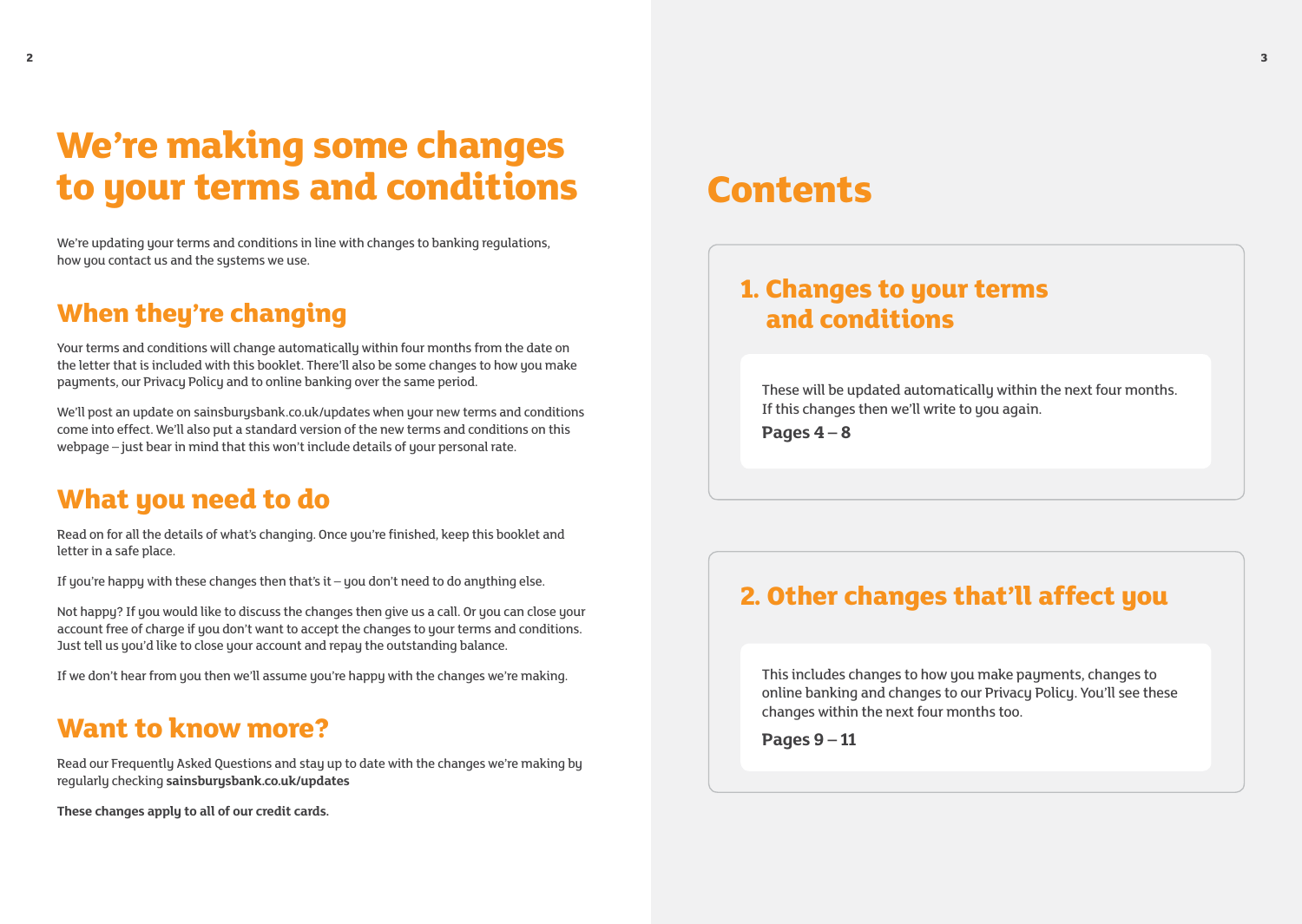## **1. Changes to your terms and conditions**

## **Changes throughout your terms and conditions**

- We've changed the way some of the conditions are worded so they're easier to understand. Their meaning hasn't changed.
- We've renumbered some of the conditions.
- We've taken out all references to cheques because this service isn't available anymore. If you have a cheque balance on your account then it'll continue at your current rate.
- We're going to give you the option to make a money transfer from your credit card. We've added this to your terms and conditions, but you won't be able to make them straight away – we'll let you know when the option is available. A money transfer is a service that lets you transfer money from your credit card to your current account.

## **Changes to your monthly repayments conditions**

#### **How we calculate your minimum payment**

We're changing one of the ways we calculate your minimum payment. This change only applies to the first calculation (a) in your terms and conditions and we'll continue to use whichever of those calculations is the greatest to help you pay off your debt faster. At the moment the calculation is the sum of any fees, interest and charges plus one percent of your statement balance. Moving forward, it'll be calculated by adding one percent of your remaining balance (rather than your statement balance) to any fees, interest and charges on your account.

## **Changes to the APR and interest rates conditions**

#### **Expired promotions**

We won't include details of expired promotions in your terms and conditions anymore.

## **Changes to the charges conditions**

#### **Transfer fees**

We've removed information on balance transfer fees from your terms and conditions. Balance transfer and moneu transfer fees varu according to your current personalised offer. If we've sent you a personal offer you'll find details of the fees on it. Or you can give us a call to find out.

#### **Fees and charges and interest rates**

We've included more details in your terms and conditions about the circumstances in which we may change our fees and charges or interest rates.

### **Over credit limit fee**

Instead of charging you a £12 fee if you're over your credit limit at any time during the month, we'll now only charge you if you're over your limit on your statement date.

### **Charges we're removing**

- We'll no longer charge you to make foreign currency payments into your account.
- We'll no longer charge you if you ask for a copy of your statement.

## **Changes to the credit limit conditions**

We've included details in your new terms and conditions about when we might reduce your credit limit. We may not always give you notice before we reduce your credit limit but we'll always contact you to let you know when it's happened. We'll only lower your credit limit if we have a valid reason for doing so and we'll never lower your credit limit below your outstanding balance.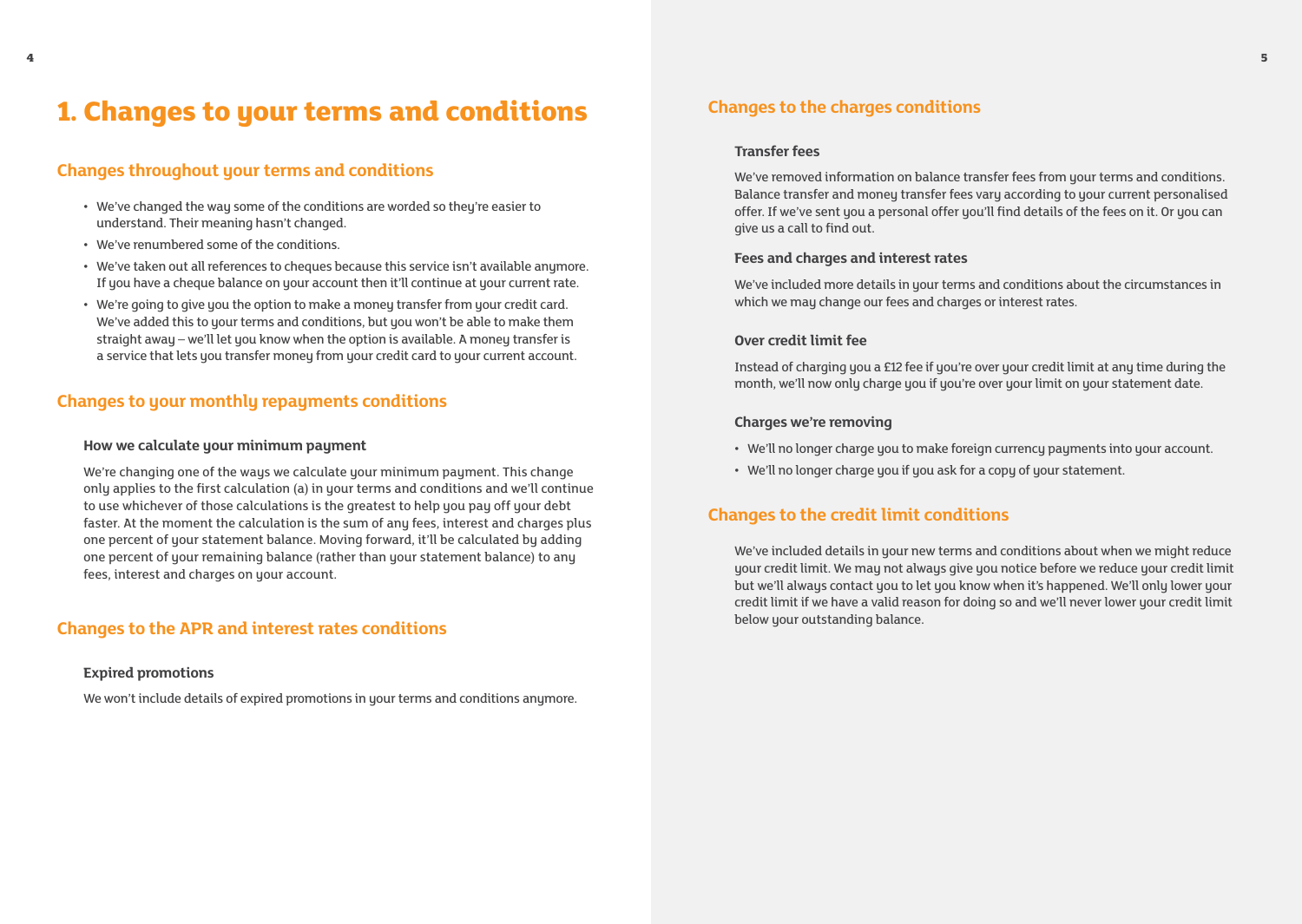**6**

## **Changes to our key information conditions and contact us**

- Some of our contact details are changing. We've updated these in your new terms and conditions and added some details about the Financial Ombudsman and the Online Dispute Resolution platform. You'll also find these details on our website.
- We've let you know that there's 'Frequently Asked Questions' and 'Contact Us' sections on our website.

## **Changes to the payments and refunds conditions**

#### **Contactless payments**

We've introduced contactless payments, so we've added this to your terms and conditions. With contactless, you can spend a small amount on your credit card (currently up to £30) without using your PIN.

### **Processing balance and money transfers**

We've added details about the maximum amount of time it'll take us to process balance and money transfers.

### **Payments using foreign bank cheques**

We won't accept payments from foreign bank cheques anymore, so we've taken out any reference to them in your terms and conditions.

### **Refunds**

We've made the acceptable reasons for claiming a refund clearer.

## **Changes to breaking the agreement and how we can end it conditions**

We've made it clearer when we can end our agreement with you and ask you to repay the outstanding balance.

## **Changes to the lost or stolen cards and unauthorised or incorrectly executed payments conditions**

#### **Contacting you if we suspect fraud**

We've added a new condition in your terms and conditions to confirm that we'll get in touch if we suspect fraud on your account.

## **Changes to the online access conditions**

Following changes in legislation we've added a new condition, which means you can share your account login details with a third party provider, as long as they're regulated by the Financial Conduct Authority (FCA). These providers are usually mobile app or web-based and let you see all your accounts in one place and pay for things online without entering your card details. For more information about these providers visit the FCA website.

https://www.fca.org.uk/consumers/account-information-and-payment-initiation-services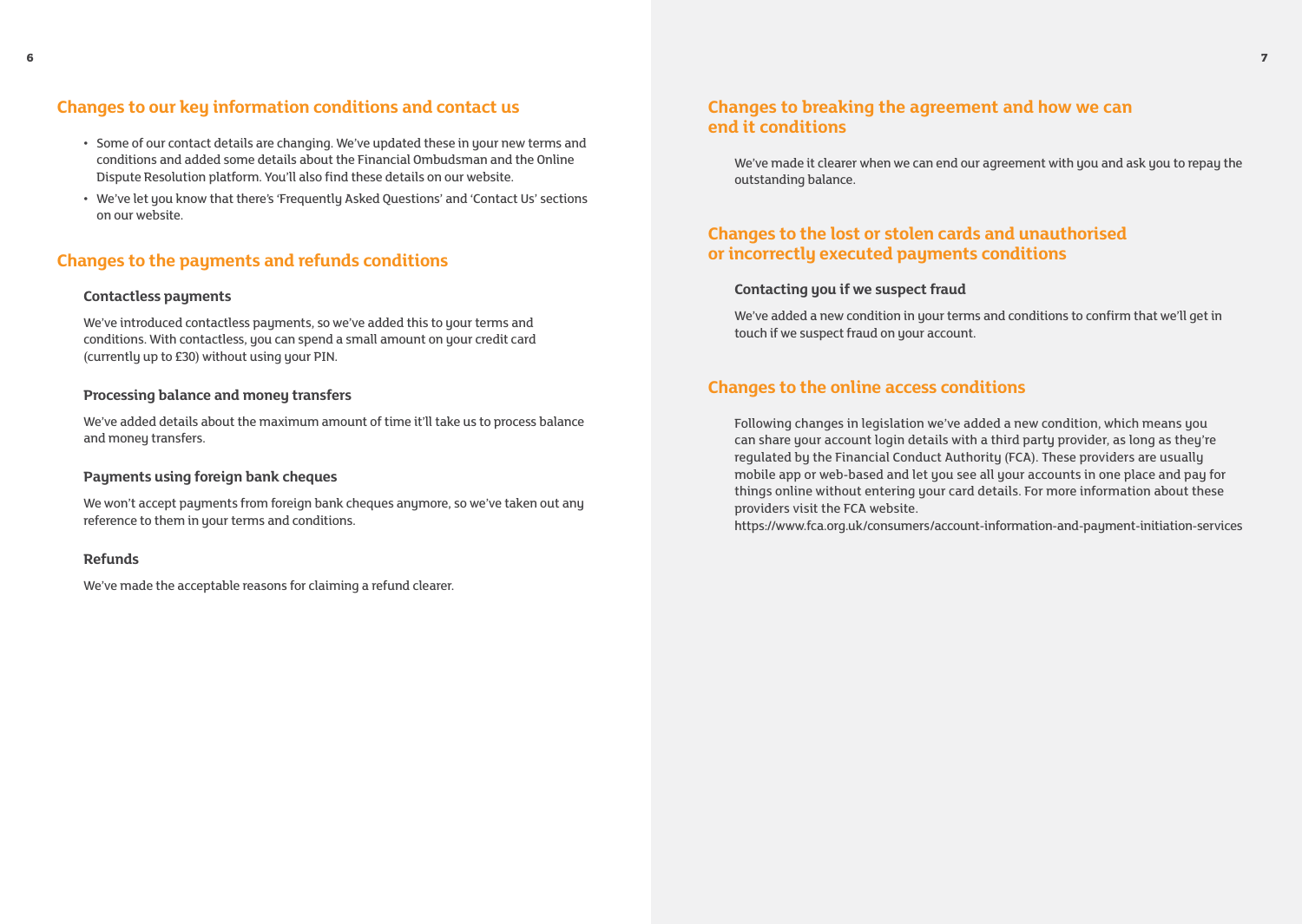## **Changes we've made to our general conditions**

#### **How we'll get in touch**

We've included information on the different ways we might get in touch with you. As well as writing to you, we might call you or send you an email or text message.

We may also provide your monthly statement electronically by uploading it to our secure online banking site and letting you know it's there. We'll get in touch and let you know if we decide to do this. If you don't want to get your statements online, you'll be able to let us know that you'd prefer paper copies.

#### **Data protection**

We've added a new condition about how we'll manage your information and where you can find our Privacy Policy on our website. We've made it clear that we'll keep any information you give us confidential and we'll only share it within the Sainsbury's Group for personalisation of products and services or marketing purposes, as outlined in our Privacy Policy which we update from time to time. Further information on how we and the Sainsbury's Group will use your information can be found in our Privacy Policy (see pages 10 and 11 for more details).

#### **Language we'll communicate in**

We'll always communicate with you in English.

#### **Law your contract is governed by**

We've made it clear that your contract is governed by the law that applies in the country you live in – Scotland, England, Northern Ireland or Wales. If court proceedings are ever necessary, then they will also take place in the country you live in at that time.

## **Other changes to the terms and conditions**

We've included more details in your terms and conditions about the circumstances in which we may change the terms and conditions.

## **2. Other changes that'll affect you**

**This includes changes to how you make payments, online banking and our Privacy Policy.** 

## **Payments**

#### **Making a payment**

Our telephone agents won't be able to process a debit card payment to your credit card anumore. You can still pau:

- by Direct Debit
- through online banking using your debit card
- bu calling our automated payment service
- through faster payment
- bu cheque.

#### **Payment options**

You won't be able to set up your Direct Debit to pay a percentage of your monthly statement balance anymore. You'll be able to set it up to pay:

- a fixed amount; or
- the minimum payment; or
- the full balance.

If your Direct Debit is set up to pay a percentage of your balance it'll automatically change to pay your minimum payment.

## **Additional cardholder**

We'll give additional cardholders a different account number when we next reissue their card. Your additional cardholder can report a card as lost or stolen but for security reasons they can't carry out any servicing of the account – only the primary account holder can do this.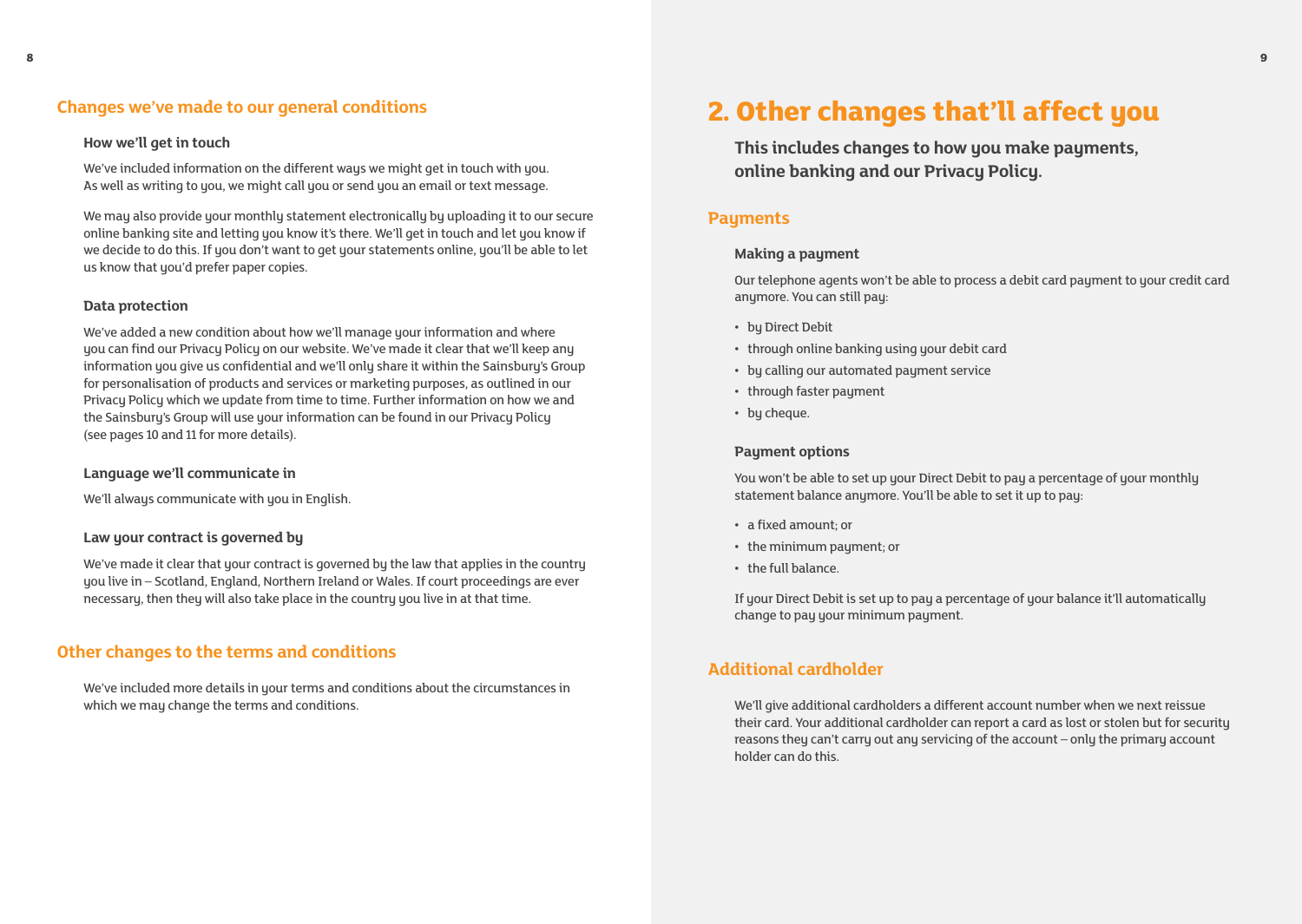## **Online banking**

#### **Changes to online banking**

We're making our online banking service better. When you're logged into online banking you'll now:

- have the option to get electronic statements instead of paper statements
- find it easier to make a payment online
- be able to send us a secure message if you have a query about your credit card.

Not already registered? You can register now at **sainsburysbank.co.uk/register**

## **Privacy Policy**

This is a summaru of our Privacu Policu. It summarises what we do with the information we hold about you, how we keep it secure and your rights. You can read our full Privacy Policy at sainsburysbank.co.uk/privacypolicy.

#### **Who are we?**

The Sainsbury's Group is made up of the businesses from time to time owned and/or operated by J Sainsbury plc, including:

- Sainsbury's Supermarkets Limited;
- Sainsbury's Bank Plc;
- Argos Limited;
- Habitat Retail Limited;
- Argos Financial Services (which includes Home Retail Group Card Services Limited, ARG Personal Loans Limited and Home Retail Group Insurance Services Limited); and
- Nectar Loyalty Limited.

Other businesses may be added to the Group in the future.

### **What do we do with your information?**

The information we collect may be used in a variety of ways, for instance:

- Making our products and services available to you;
- Giving you Nectar points if appropriate;
- Preventing fraud;
- Providing you with Sainsbury's Group advertising; and
- For statistical analysis.

We may share your information with the Sainsbury's Group and our service providers, retail partners and other organisations. This lets us provide our services to you as detailed in the full version of this Policy.

The legal grounds on which we process your information are set out in our full Policy. For instance, we will market to you on the basis of our legitimate interests, unless you provide consent through one of the other Sainsbury's Group companies. If you don't want Sainsbury's Bank marketing, please see the full Policy for details on how to unsubscribe.

#### **Security and data retention**

We take security measures to protect your information and we'll never keep your information for longer than is appropriate.

#### **Your rights**

| <b>Access</b>                               | You can ask for the personal information we hold about you and for<br>details about how and for what purpose we use your information.                                                            |
|---------------------------------------------|--------------------------------------------------------------------------------------------------------------------------------------------------------------------------------------------------|
| <b>Rectification</b>                        | You can ask us to correct any personal information that's inaccurate<br>or incomplete.                                                                                                           |
| <b>Objection</b>                            | You can ask us to stop processing your personal information in<br>certain circumstances.                                                                                                         |
| <b>Restriction</b>                          | You can ask us to temporarily stop processing your personal information<br>in certain circumstances while other challenges are resolved.                                                         |
| <b>Erasure</b>                              | You can ask us to delete any information we hold about you if the<br>law and our data retention policies no longer require us to hold it.                                                        |
| <b>Data</b><br>portability                  | You can ask us for copies of the information we hold about you so<br>that you can move, copy or transfer personal data easily from one<br>IT environment to another.                             |
| <b>Automated</b><br>decisions/<br>profiling | You have the right not to be subject to a decision based solely on<br>automated processing, including profiling, which has legal effects<br>for you or affects you in any other significant way. |

#### **Contact us**

If you'd like to exercise one of your rights, or you have a question or a complaint about this Policy, please get in touch.

Email us at: Privacy.Bank@sainsburysbank.co.uk

Write to us at: Data Protection Officer, Sainsbury's Bank, 3 Lochside Avenue, Edinburgh Park, Edinburgh EH12 9DJ